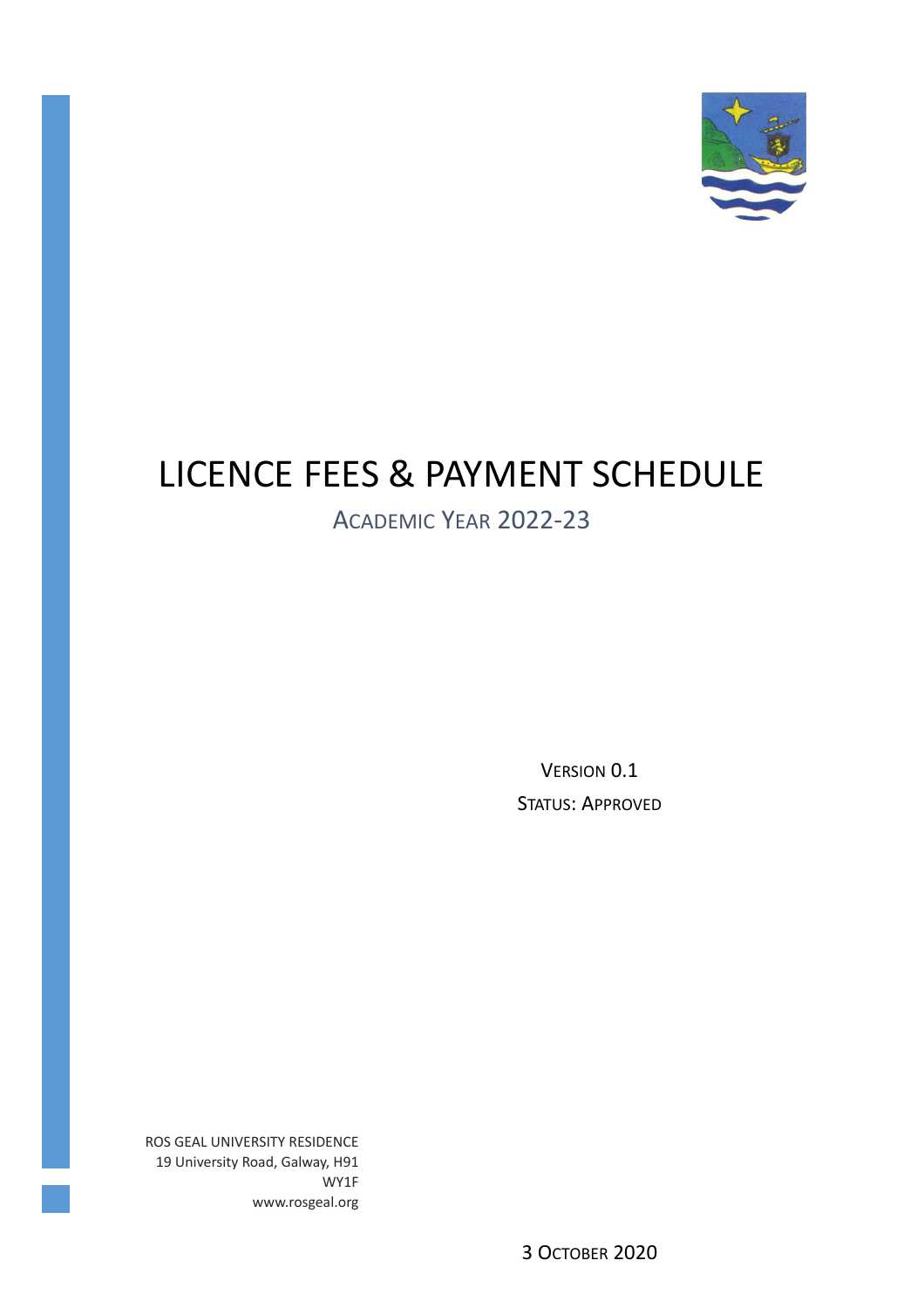## **1. LICENCE FEES & PAYMENT SCHEDULE**

Licence Fees must be paid in advance as laid out in the table below. Failure to pay by the specified due date will result in the offer of accommodation being withdrawn unless an alternative arrangement has been agreed with Ros Geal (the "Residence") in writing.

While the Ros Geal is happy to answer enquiries from parents, it should be noted that the Licence Agreement is between the student and the Residence, and the student is, therefore, responsible for adhering to the terms of the Licence Agreement.

| Year 2022-2023                            | Amount | Due Date           |
|-------------------------------------------|--------|--------------------|
| Deposit                                   | €300   | At time of booking |
| Semester 1: 30 Aug to 16 Dec 2022 (incl.) | €4.064 | 1 Sep 2022         |
| Semester 2: 03 Jan to 05 May 2023 (incl.) | €4.572 | 1 Dec 2022         |

### **1.1. DEPOSIT**

A Deposit of  $\epsilon$ 300 is required to be paid at the time of booking in order to secure a place in the residence. Should a student cancel her booking the Deposit may be forfeited (see Cancellation Policy below for details).

A student's Deposit will be refunded in full at the end of the Licence Period subject to her room not being damaged and no inventory items being missing. However, should a student terminate her Licence Agreement before the End Date all, or part, of the deposit may be forfeited (see Cancellation Policy below for details).

### **1.2. PAYMENTS**

All payments should be made by bank transfer unless otherwise agreed with the Residence. Ros Geal's bank account details are available on its website.

### **2. CANCELLATION POLICY**

### **2.1. CANCELLATION PROCEDURE**

All cancellations must be made by email to rosgeal@gmail.com or hand delivered/posted to Ros Geal. Cancellations by phone cannot be accepted. A receipt of cancellation will be provided as confirmation of a student's cancellation. If a student does not receive a receipt, she should contact Ros Geal immediately by telephone or by email to ensure successful cancellation of her booking.

A student who does not formally cancel her booking prior to taking up residence will automatically forfeit her deposit. A student who has already taken up residence and does not formally terminate her Licence Agreement will be held liable for all the Licence Fees due under her Licence Agreement as her room cannot be offered to another student while her Licence Agreement is still in place.

### **2.2. CANCELLATION OF BOOKING BEFORE THE START DATE OF THE LICENCE PERIOD.**

Should a student cancel her booking within 24 hours of making a booking she will be refunded her Deposit in full.